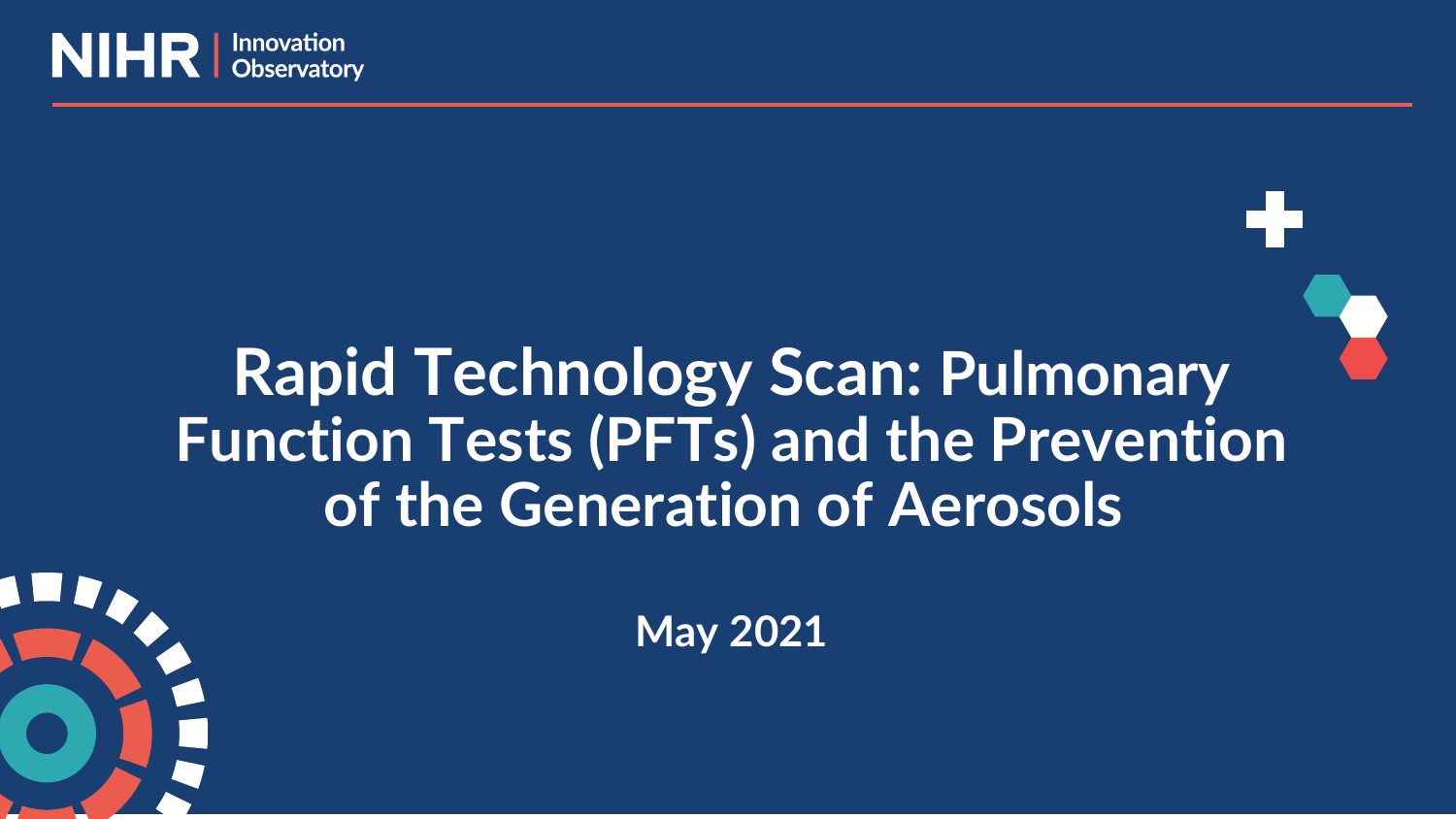# **Background: NIHR Innovation Observatory**

- Horizon scanning centre based at Newcastle University
- Delivering horizon scanning and early awareness notification service to national healthcare bodies within the UK
- Identifying promising health innovations: medicine, medical devices, diagnostics and digital technologies
- Working closely with the Accelerated Access Collaborative (AAC), and national bodies such as NHS E&I and NICE, UK HSA to support accelerated access of new innovative health technologies and services to NHS patients

Innovation Observatorv

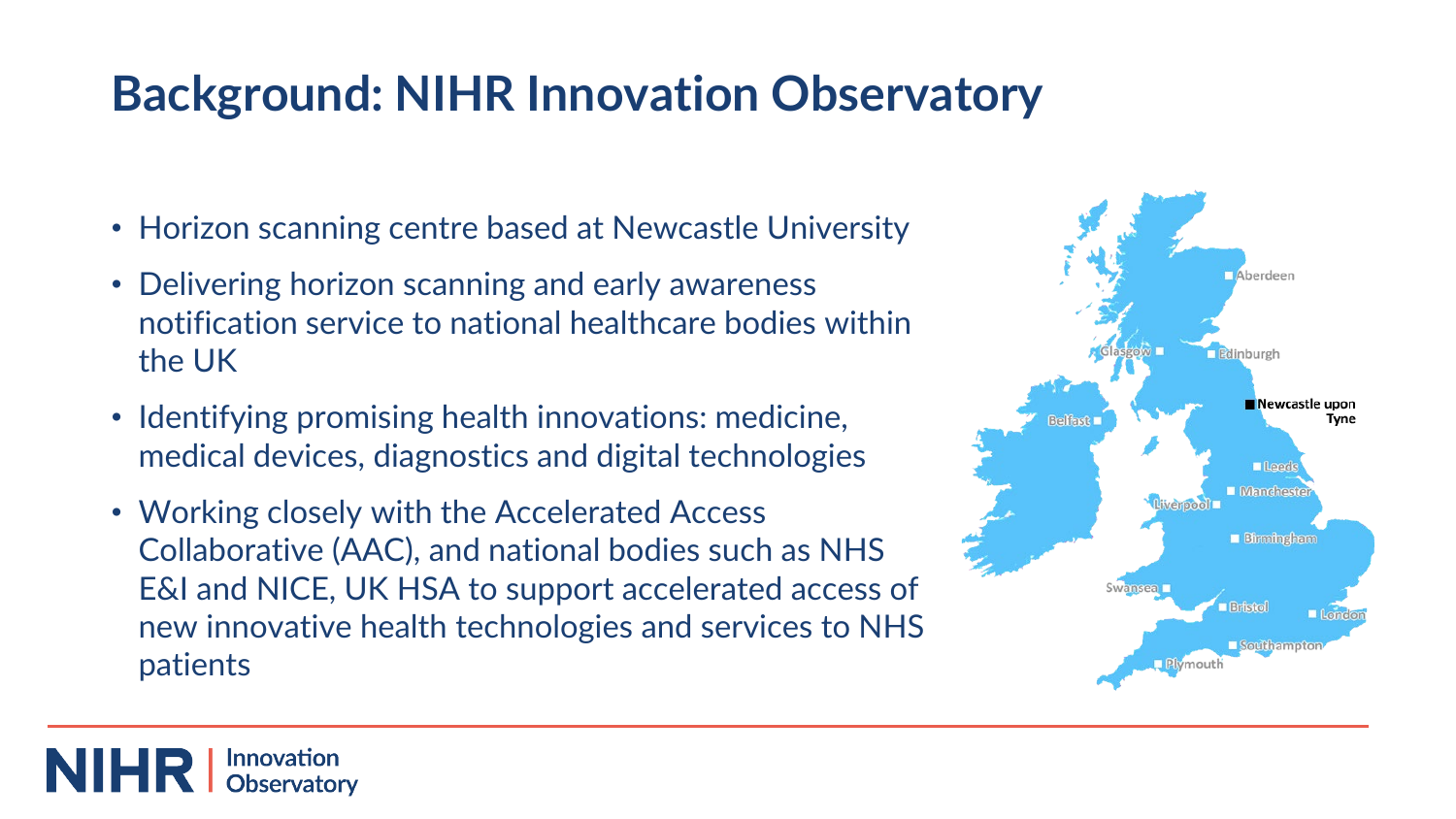# **Objectives & Scope**

- The Innovation Observatory (IO) sought to:
	- 1. Undertake a rapid horizon scan to identify technologies that prevent/mitigate the risks associated with aerosol generation during pulmonary function tests (PFTs)
	- 2. Summarise key findings regarding the outcomes of this scan and evidence gathered from business intelligence and grey literature (including opportunities and challenges in this area)
- This scan was carried out to identify innovative solutions that may help address the high level of disruption to respiratory function testing caused by COVID-19, and to support the restoration of respiratory lung function procedures.
- To be considered as part of this scan, a technology must (i) reduce the risks of respiratory droplets/dispersion of aerosols into the environment during or after the procedure respiratory lung function (directly/indirectly) and/or; (ii) increase the rate of air exchange to reduce environmental contamination and thus speed up the process of being able to perform lung assessment.

Innovation **NIHRI Observatory**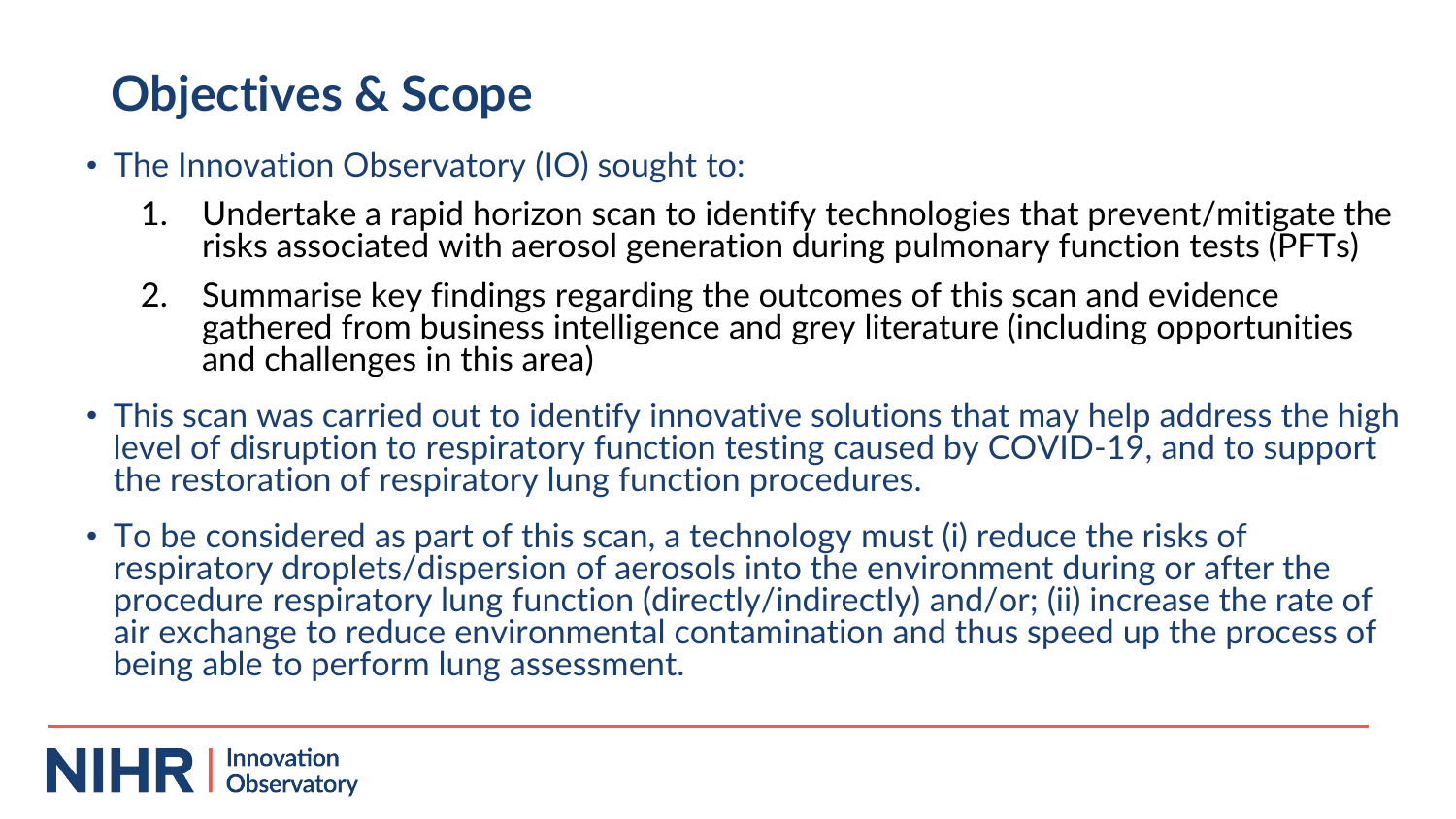# **Methods**

- For the purposes of this rapid technology scan:
	- IO developed a detailed dataset of technologies by formulating search strategies for PFTs and aerosol generating procedures (AGPs), based on a comprehensive list of terms with input from expert panels
	- Primary and secondary sources were systematically scanned using a combination of traditional scanning methods, automated and novel AI/machine learning techniques
	- Screened results and extracted intelligence was used in further data processing
- Information sources used as part of this scan included, *inter alia:*
	- Bibliographic databases, including PubMed, EMBASE and MEDLINE
	- MedTech news websites
	- Commercial websites, reports and press releases
	- Academic institution webpages
	- IO [ScanMedicine](https://scanmedicine.com/) trial database (11 clinical trial registries including UK, EU, USA)
	- Patent databases
	- Regulatory agency

**Innovation NIHR** Observatory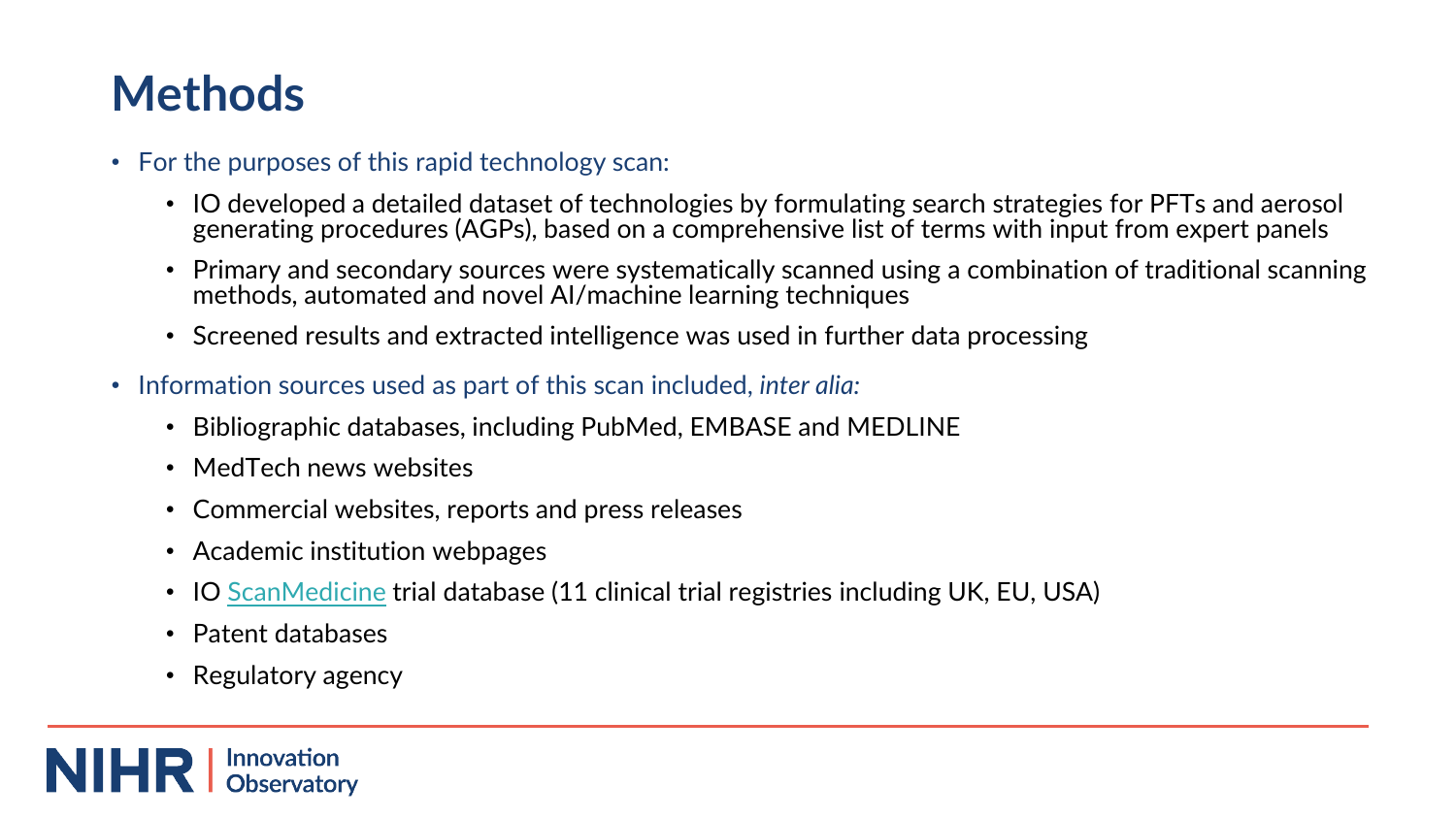### **Limitations**

- 1. This is a rapid technology scan with a limited scope, and results should be interpreted as such
- 2. IO are not subject matter experts in in respiratory lung function or respiratory technologies
- 3. The classification of technologies was complex and at times subjective due to limited or incomplete information available for the technology or complex aspects of the technology or application which require expert knowledge

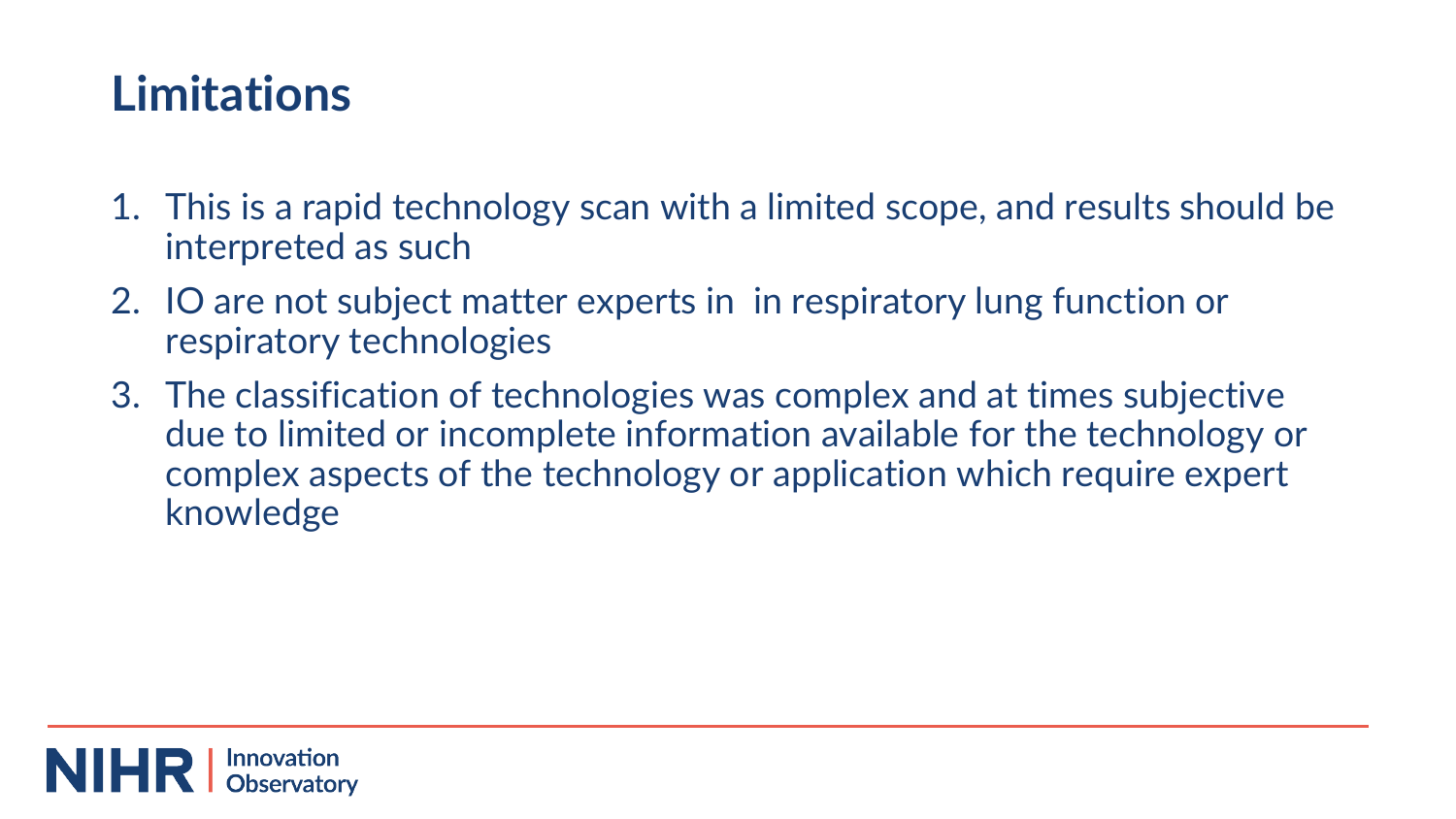# **Innovations by Categories**



COVID-19 and technological advances have paved the way for promising solution that have the potential to better manage respiratory function testing and respiratory diseases

Overall, technologies identified through this scan were not developed for the primary purpose of preventing/mitigating the risks associated with aerosol generation. The majority of technologies incorporated novel approaches for the assessment of respiratory function that indirectly reduced or prevented the generation of aerosols

Technologies were grouped into the following categories:

- Device (incl devices with a digital component)
- Wearable technologies
- Imaging

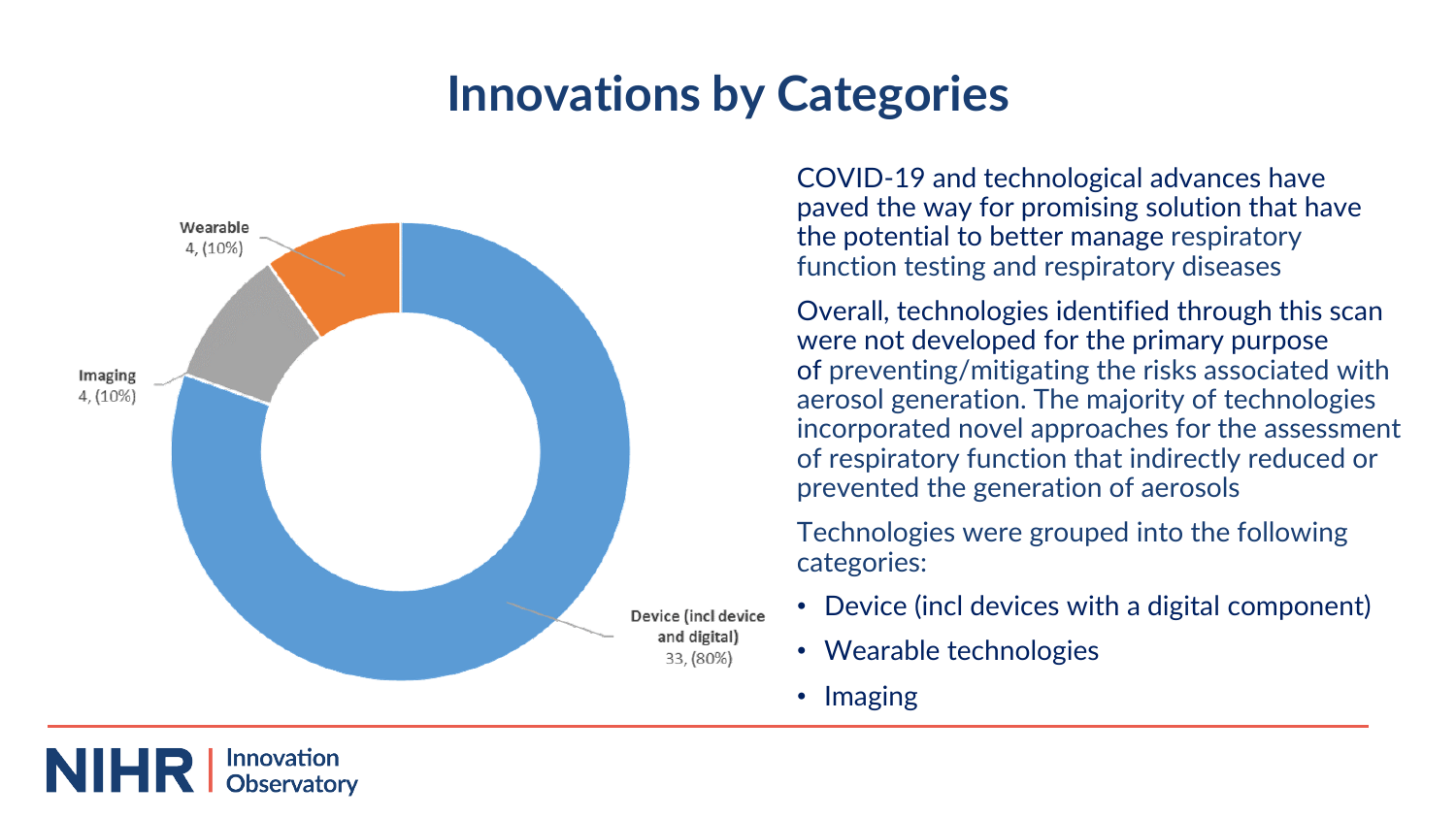### **Development Stage of Technological Innovations**



- 2% were Phase 1 (i.e. concept)
- 7% were Phase 2 (i.e. prototype/ early-stage research including preclinical)
- 10% were Phase 3 (i.e. product validated/ demonstrated in relevant environment/ clinical study)
- 33% were Phase 4 (i.e. product ready to launch/ regulatory approved)

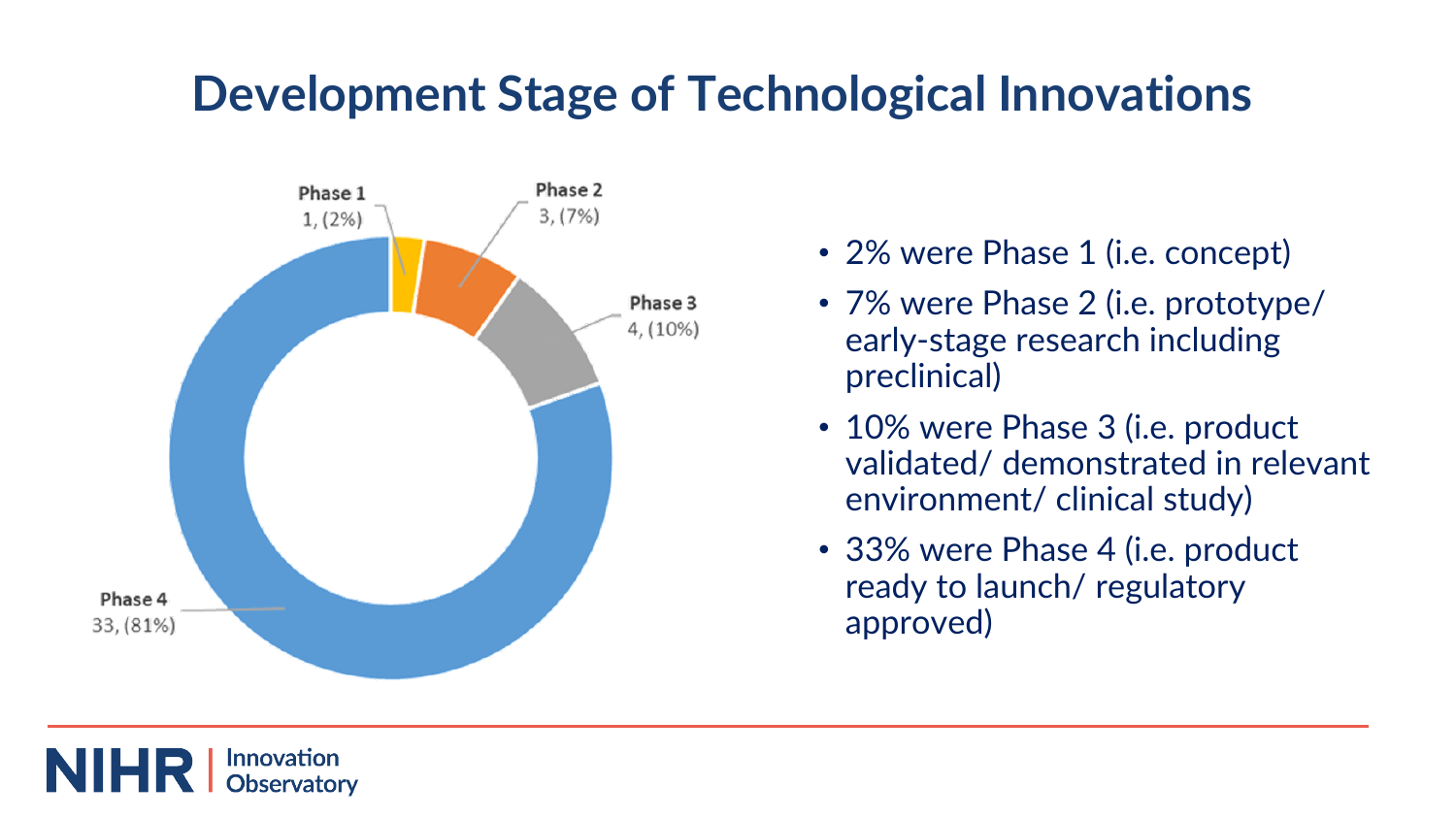# **Key Insights into Technological Innovations**



**NIHR** 

**Innovation Observatory** 

- Over 40 innovations were identified from across 13 countries, with development activity largely concentrated in Europe and the US
- 95% targeted the reduction of risks of AGP in the environment during/after procedure
- 5% targeted the increase in air exchange to reduce environmental contamination
- Majority of innovations in phase 4 of development
- Over 20 developers were identified, with the majority categorised as SMEs. Other developers included large enterprises and academic research institutions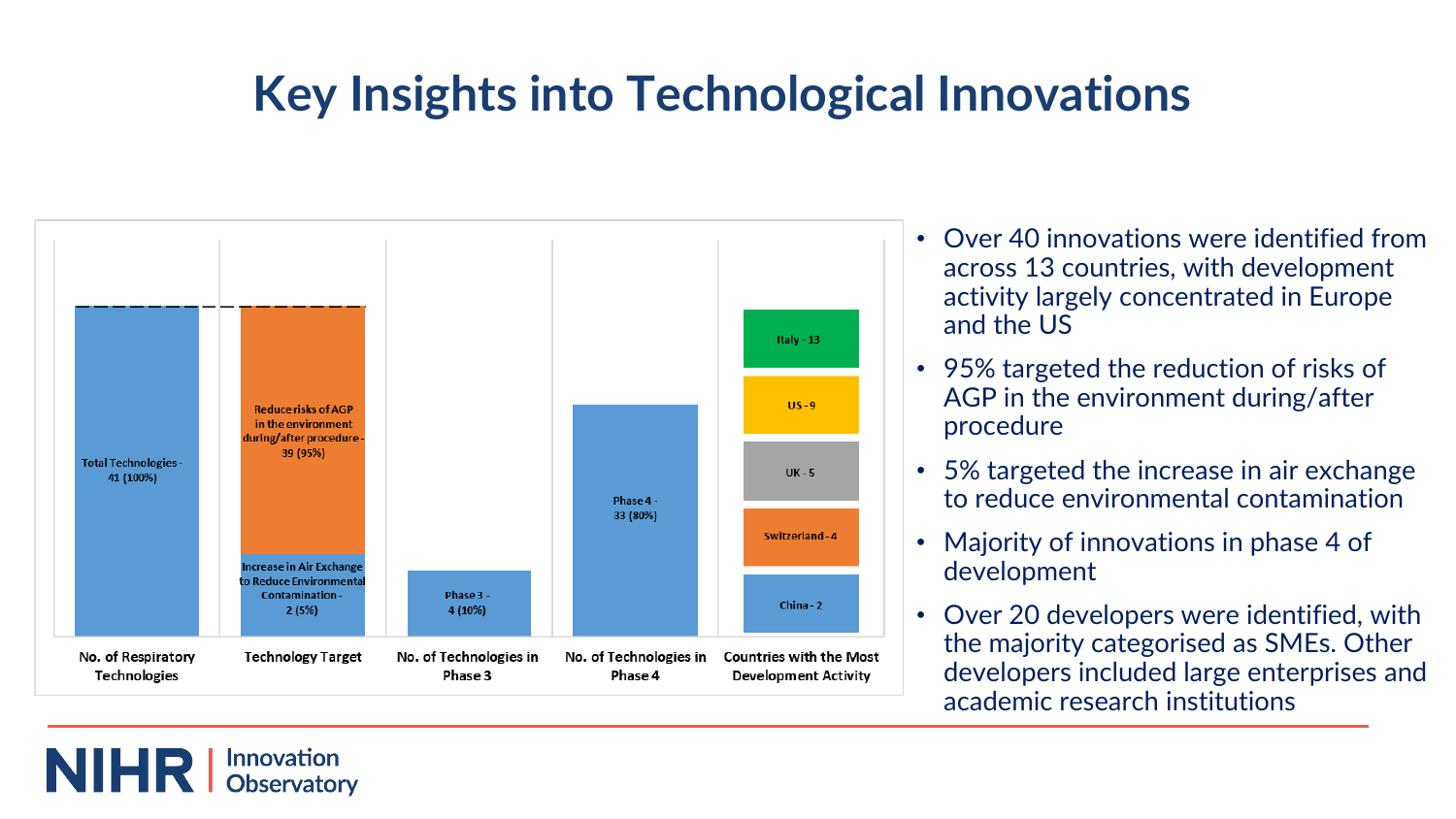#### **Key Insights into Innovations Targeting Reduction of AGP in Environment During/After Procedure**



**NIHR** 

Innovation **Observatory** 

- Majority of innovations in development for the reduction of AGP were devices (80%)
- Most technologies were in phase 4 of development – commercialised and ready for market
- Novel solutions in development included Imaging and Wearables, which may transform the PFT procedure
- Technologies are in development for the clinical diagnosis and management of a variety of conditions: asthma, cystic fibrosis, COPD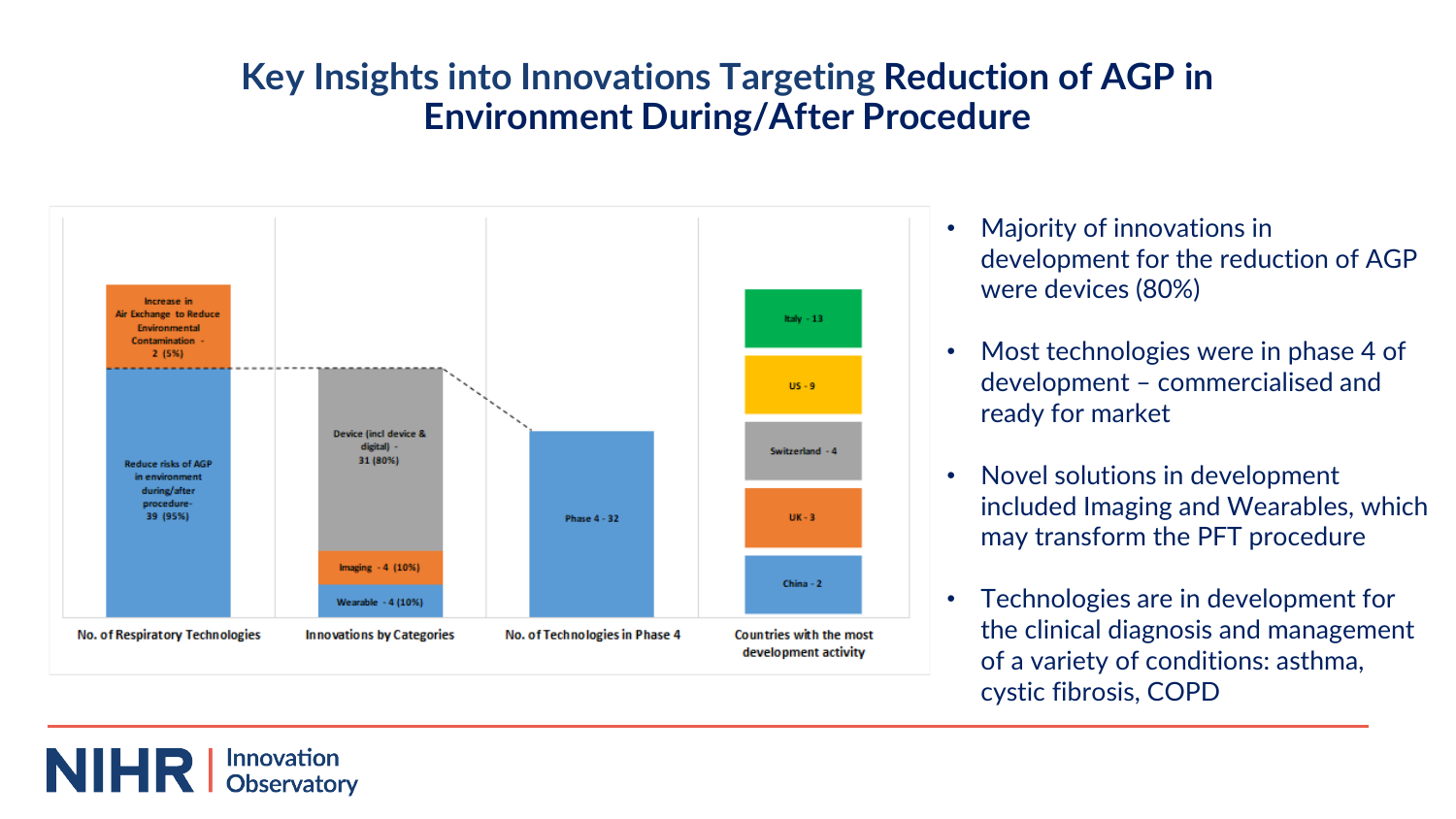#### **Key Insights into Innovations Targeting Increase in Air Exchange to Reduce Environmental Contamination**





- A small proportion of technologies identified were aimed at increasing air exchange to reduce environmental contamination
- These 2 technologies, developed in the UK, include both the device and digital software
- CliniCabin has developed a pod-style clinical room to increase air exchange. Whereas Purer Clean Air® has developed filters to convert pollutants, pathogens and particulates into water, carbon dioxide, and oxygen

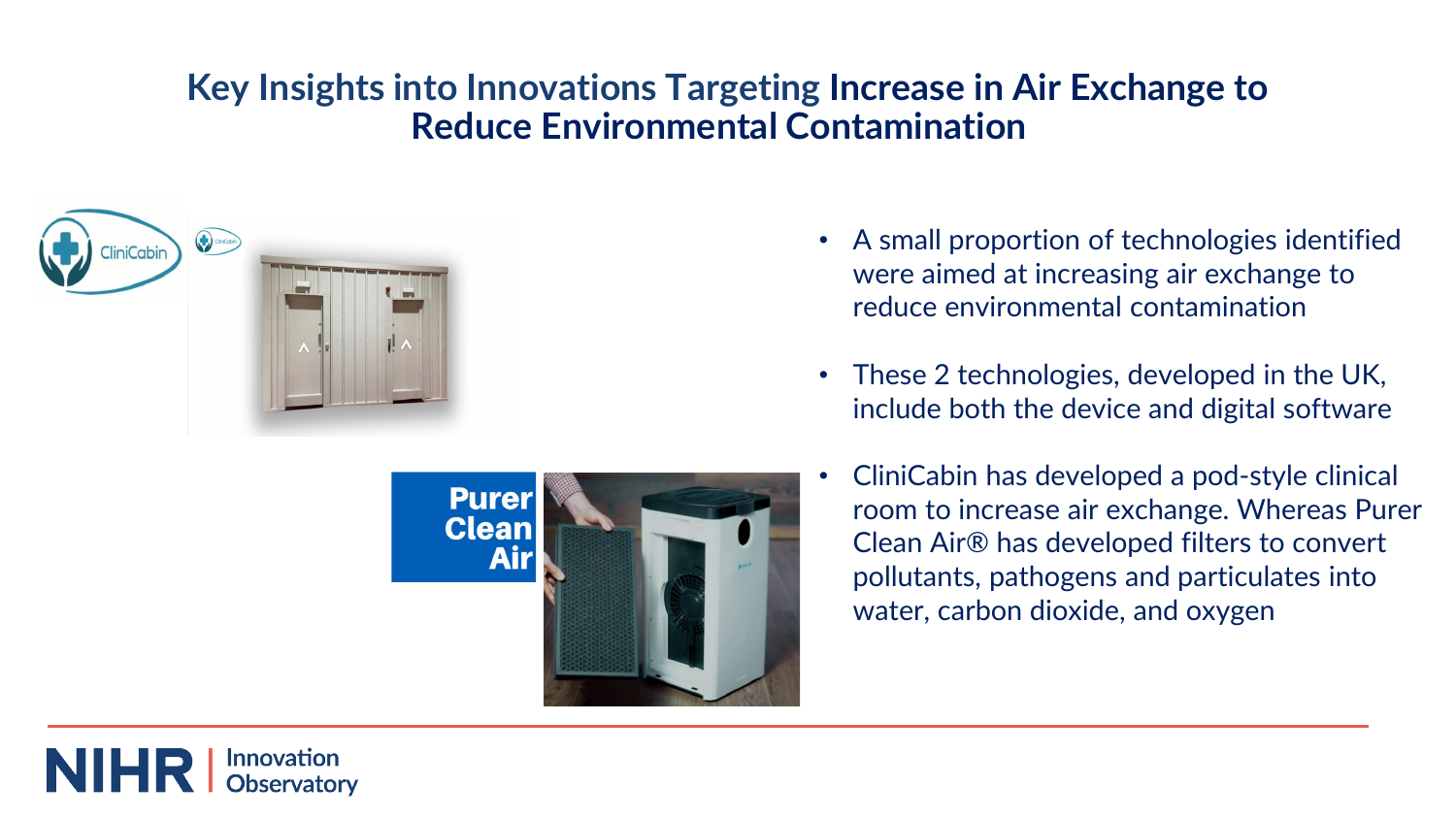# **Summary of Key Messages**

Our rapid technology scan found:

- COVID-19 has dramatically impacted respiratory technologies for lung function testing
- Potentially promising technological solutions have been identified that may provide acceptable and actionable physiological information to support the restoration of respiratory lung function procedures
- Innovations in the pipeline include advancements in testing technologies as well as new approaches to respiratory function testing and the diagnosis of lung disease (e.g. imaging and wearables)
- Emerging evidence shows increased development of technologies that assist patients in self-monitoring and decision-making, and subsequently, driving a shift toward a care model increasingly centered on personal adoption and use of digital and web-based tools
- There is evidence that a high level of development activity and investment is concentrated on smart technologies and wearable technologies for respiratory assessment (e.g. lung volume and diffusion capacity measurement) and other physiological/non physiological parameters (activity, environment/air quality, heart rate, blood pressure, temperature etc.)
- Barriers to the implementation of new technologies include the need for more outcomes evidence to validate their use in respiratory procedures; the need for technical training and adaption of existing care workflows

Innovation **NIHR Observatory**